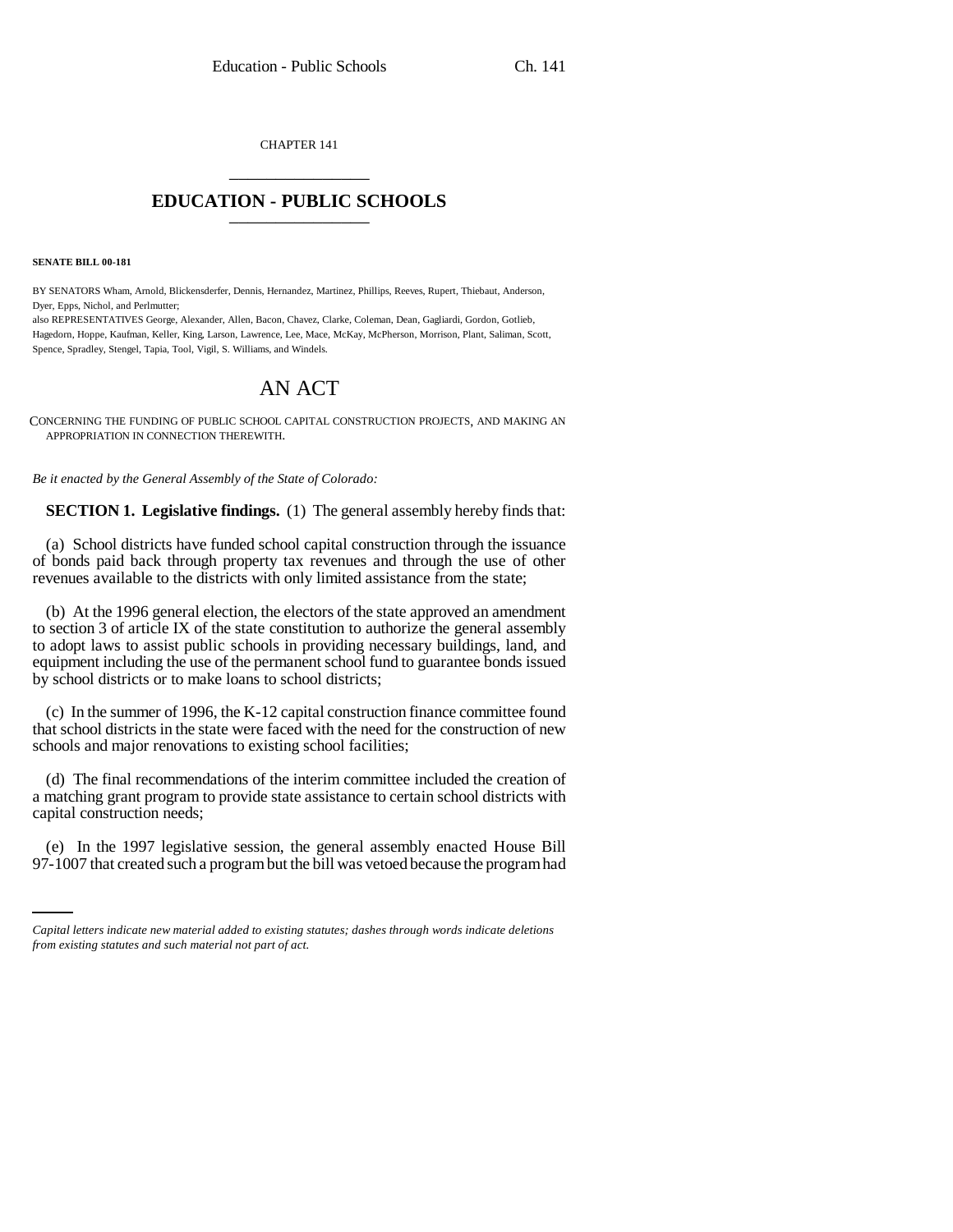no defined stream of funding;

(f) In the 1998 legislative session, the general assembly passed House Bill 98-1231 that created the matching grant program with funding to be provided from excess state revenues for a specified number of years; and

(g) The electors of the state did not approve the expenditure of excess state revenues for the school capital construction program when the question was presented at the 1998 general election again leaving the program without a defined stream of funding.

(2) The general assembly hereby finds and declares that the provisions of this act are enacted to provide financial assistance to school districts in meeting the districts' needs for school capital construction by:

(a) Providing a stream of state funding for the matching grant program for school construction and renovation and for the school capital construction expenditures reserve; and

(b) Implementing the constitutional provision allowing the permanent school fund to be used to make loans to school districts for school construction and renovation.

(3) The general assembly further finds and declares that the enactment of this act shall not be construed as:

(a) An admission that the current system for funding school capital construction is in any manner constitutionally or legally deficient;

(b) An admission that the state is in any manner liable for any acts or omissions relating to the funding of school capital construction; or

(c) An assumption of permanent or long-term legal or constitutional responsibility for school capital construction.

**SECTION 2.** 24-75-201.1, Colorado Revised Statutes, is amended BY THE ADDITION OF A NEW SUBSECTION to read:

**24-75-201.1. Restriction on state appropriations - legislative declaration.** (4) (a) THE GENERAL ASSEMBLY HEREBY FINDS, DETERMINES, AND DECLARES THAT MONEYS FROM THE GENERAL FUND SHALL BE APPROPRIATED ANNUALLY IN THE GENERAL APPROPRIATION BILL TO THE SCHOOL CONSTRUCTION AND RENOVATION FUND ESTABLISHED IN SECTION 22-43.7-103, C.R.S., AND TO THE SCHOOL CAPITAL CONSTRUCTION EXPENDITURES RESERVE ESTABLISHED IN SECTION 22-54-117 (1.5), C.R.S., AS PROVIDED IN PARAGRAPH (b) OF THIS SUBSECTION (4).

(b) (I) FOR THE FISCAL YEAR 2000-01, THE GENERAL ASSEMBLY SHALL APPROPRIATE FIVE MILLION DOLLARS FROM THE GENERAL FUND TO THE SCHOOL CAPITAL CONSTRUCTION EXPENDITURES RESERVE ESTABLISHED IN SECTION 22-54-117 (1.5), C.R.S. SAID AMOUNT SHALL BE A GENERAL FUND APPROPRIATION THAT EXCEEDS THE LIMITATION ON STATE GENERAL FUND APPROPRIATIONS ESTABLISHED BY PARAGRAPH (a) OF SUBSECTION (1) OF THIS SECTION IN THE FISCAL YEAR IN WHICH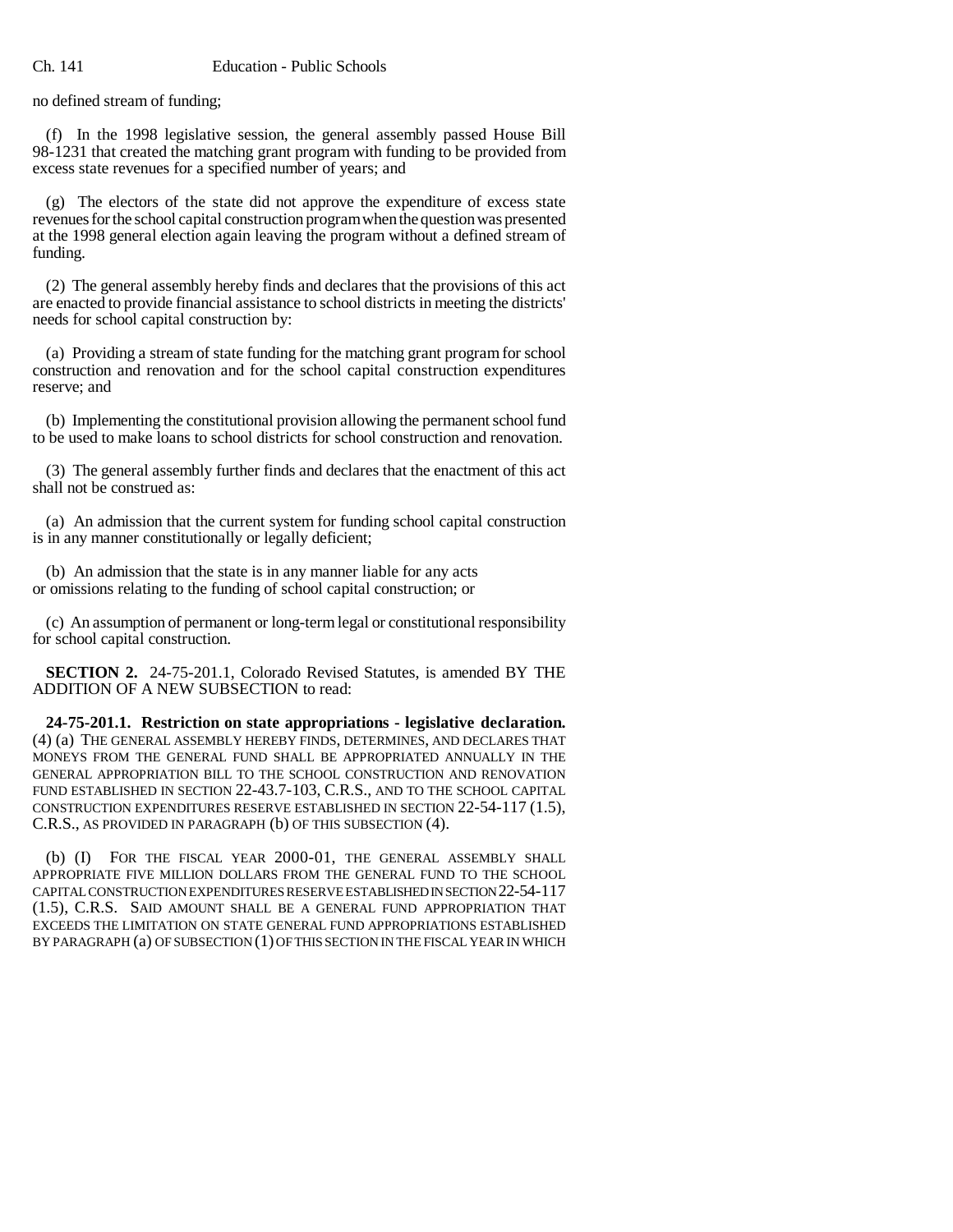FIRST MADE BUT WILL BE INCLUDED IN THE CALCULATION OF THE MAXIMUM LEVEL OF STATE GENERAL FUND APPROPRIATIONS PURSUANT TO SAID PARAGRAPH (a) IN THE FOLLOWING FISCAL YEAR.

(II) FOR THE FISCAL YEAR 2001-02, THE GENERAL ASSEMBLY SHALL CONTINUE TO APPROPRIATE FIVE MILLION DOLLARS TO THE SCHOOL CAPITAL CONSTRUCTION EXPENDITURES RESERVE, WHICH APPROPRIATION WILL BE INCLUDED IN THE CALCULATION OF THE MAXIMUM LEVEL OF STATE GENERAL FUND APPROPRIATIONS PURSUANT TO SAID PARAGRAPH (a). THE GENERAL ASSEMBLY SHALL APPROPRIATE AN ADDITIONAL FIVE MILLION DOLLARS TO THE RESERVE WHICH SHALL BE A GENERAL FUND APPROPRIATION THAT EXCEEDS THE LIMITATION ON STATE GENERAL FUND APPROPRIATIONS ESTABLISHED BY PARAGRAPH (a) OF SUBSECTION (1) OF THIS SECTION IN THE FISCAL YEAR IN WHICH FIRST MADE BUT WILL BE INCLUDED IN THE CALCULATION OF THE MAXIMUM LEVEL OF STATE GENERAL FUND APPROPRIATIONS PURSUANT TO SAID PARAGRAPH (a) IN THE FOLLOWING FISCAL YEAR.

(III) FOR THE FISCAL YEAR 2002-03, THE GENERAL ASSEMBLY SHALL CONTINUE TO APPROPRIATE TEN MILLION DOLLARS TO THE SCHOOL CAPITAL CONSTRUCTION EXPENDITURES RESERVE WHICH APPROPRIATION WILL BE INCLUDED IN THE CALCULATION OF THE MAXIMUM LEVEL OF STATE GENERAL FUND APPROPRIATIONS PURSUANT TO SAID PARAGRAPH (a). THE GENERAL ASSEMBLY SHALL APPROPRIATE AN ADDITIONAL FIVE MILLION DOLLARS TO THE SCHOOL CONSTRUCTION AND RENOVATION FUND ESTABLISHED IN SECTION 22-43.7-103,C.R.S. SAID ADDITIONAL AMOUNT SHALL BE A GENERAL FUND APPROPRIATION THAT EXCEEDS THE LIMITATION ON STATE GENERAL FUND APPROPRIATIONS ESTABLISHED BY PARAGRAPH (a) OF SUBSECTION (1) OF THIS SECTION IN THE FISCAL YEAR IN WHICH FIRST MADE BUT WILL BE INCLUDED IN THE CALCULATION OF THE MAXIMUM LEVEL OF STATE GENERAL FUND APPROPRIATIONS PURSUANT TO SAID PARAGRAPH (a) IN THE FOLLOWING FISCAL YEAR.

(IV) FOR THE FISCAL YEAR 2003-04, THE GENERAL ASSEMBLY SHALL CONTINUE TO APPROPRIATE TEN MILLION DOLLARS TO THE SCHOOL CAPITAL CONSTRUCTION EXPENDITURES RESERVE AND FIVE MILLION DOLLARS TO THE SCHOOL CONSTRUCTION AND RENOVATION FUND, BOTH OF WHICH APPROPRIATIONS WILL BE INCLUDED IN THE CALCULATION OF THE MAXIMUM LEVEL OF STATE GENERAL FUND APPROPRIATIONS PURSUANT TO SAID PARAGRAPH (a). THE GENERAL ASSEMBLY SHALL APPROPRIATE AN ADDITIONAL FIVE MILLION DOLLARS TO THE SCHOOL CONSTRUCTION AND RENOVATION FUND. SAID ADDITIONAL AMOUNT SHALL BE A GENERAL FUND APPROPRIATION THAT EXCEEDS THE LIMITATION ON STATE GENERAL FUND APPROPRIATIONS ESTABLISHED BY PARAGRAPH (a) OF SUBSECTION (1) OF THIS SECTION IN THE FISCAL YEAR IN WHICH FIRST MADE BUT WILL BE INCLUDED IN THE CALCULATION OF THE MAXIMUM LEVEL OF STATE GENERAL FUND APPROPRIATIONS PURSUANT TO SAID PARAGRAPH (a) IN THE FOLLOWING FISCAL YEAR.

(V) FOR FISCAL YEARS 2004-05 THROUGH 2010-11, THE GENERAL ASSEMBLY SHALL CONTINUE TO APPROPRIATE TEN MILLION DOLLARS TO THE SCHOOL CAPITAL CONSTRUCTION EXPENDITURES RESERVE AND TEN MILLION DOLLARS TO THE SCHOOL CONSTRUCTION AND RENOVATION FUND, BOTH OF WHICH APPROPRIATIONS WILL BE INCLUDED IN THE CALCULATION OF THE MAXIMUM LEVEL OF STATE GENERAL FUND APPROPRIATIONS PURSUANT TO SAID PARAGRAPH (a).

(c) NOT WITHSTANDING THE PROVISIONS OF PARAGRAPH (b) OF THIS SUBSECTION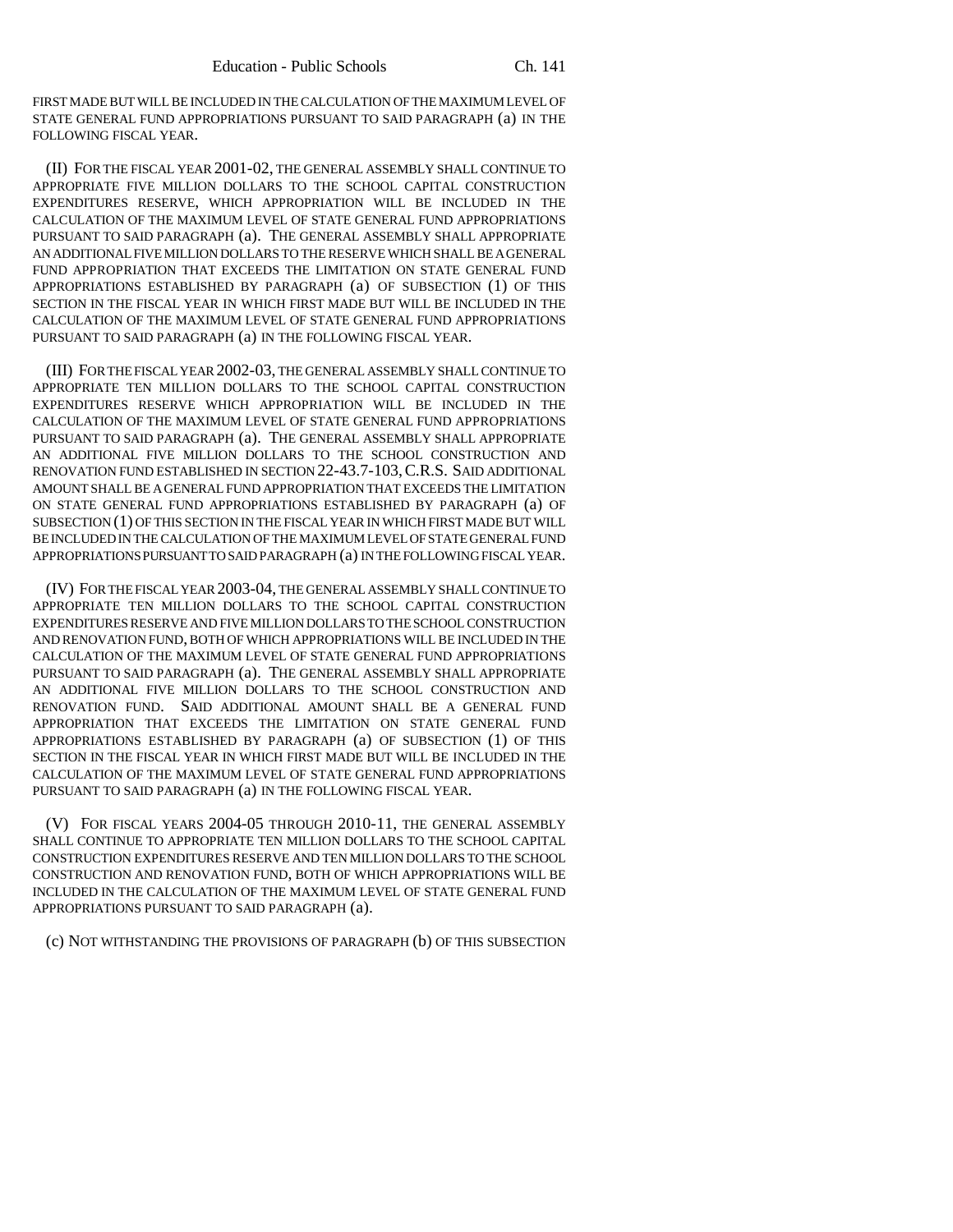#### Ch. 141 Education - Public Schools

(4), IN ANY FISCAL YEAR 2000-01 THROUGH 2010-11, NO APPROPRIATION SHALL BE MADE IN SUCH FISCAL YEAR IF GENERAL FUND REVENUES FOR THE APPLICABLE FISCAL YEAR DO NOT EXCEED GENERAL FUND OBLIGATIONS AND THE MONEYS REQUIRED TO BE ALLOCATED TO THE HIGHWAY USERS TAX FUND PURSUANT TO SECTION 39-26-123 (2) C.R.S., FOR THE APPLICABLE FISCAL YEAR BY MORE THAN EIGHTY MILLION DOLLARS AS DETERMINED BY THE GENERAL ASSEMBLY AS OF THE TIME ANY CONFERENCE COMMITTEE REPORT IS ADOPTED ON THE GENERAL APPROPRIATION BILL ENACTED FOR THE APPLICABLE FISCAL YEAR.

(d) FOR PURPOSES OF PARAGRAPH (c) OF THIS SUBSECTION (4), "GENERAL FUND OBLIGATIONS" INCLUDE:

(I) GENERAL FUND APPROPRIATIONS REQUIRED BY PERMANENT STATUTE OR CONSTITUTIONAL PROVISION;

(II) GENERAL FUND APPROPRIATIONS UP TO THE LIMITATION ESTABLISHED BY PARAGRAPH (a) OF SUBSECTION (1) OF THIS SECTION AND GENERAL FUND APPROPRIATIONS THAT ARE EXCEPTIONS TO SAID LIMITATION;

(III) THE GENERAL FUND TRANSFER TO THE CAPITAL CONSTRUCTION FUND PROVIDED IN SECTION 24-75-302 (2) INCLUDING ANY ADDITIONAL TRANSFERS NECESSARY TO FUND CAPITAL CONSTRUCTION PRIORITIES FOR THE APPLICABLE FISCAL YEAR;

(IV) ANY TRANSFER TO THE CONTROLLED MAINTENANCE TRUST FUND PURSUANT TO THE PROVISIONS OF SECTION 24-75-302.5;

(V) ANY REFUNDS REQUIRED TO BE MADE BY SECTION 20 OF ARTICLE X OF THE STATE CONSTITUTION; AND

(VI) THE RESERVE REQUIRED TO BE MAINTAINED PURSUANT TO PARAGRAPH (d) OF SUBSECTION (1) OF THIS SECTION.

**SECTION 3.** 22-54-117 (2), (3), and (6), Colorado Revised Statutes, are amended, and the said 22-54-117 is further amended BY THE ADDITION OF A NEW SUBSECTION, to read:

**22-54-117. Contingency reserve - capital construction expenditures reserve.** (1.5) (a) IN ADDITION TO ANY AMOUNT ANNUALLY APPROPRIATED BY THE GENERAL ASSEMBLY TO THE STATE PUBLIC SCHOOL FUND AS A CONTINGENCY RESERVE, FOR FISCAL YEARS 2000-01 THROUGH 2010-11, AN AMOUNT SHALL BE APPROPRIATED FROM THE GENERAL FUND TO THE STATE PUBLIC SCHOOL FUND, IN ACCORDANCE WITH SECTION 24-75-201.1 (4) (b), C.R.S., AS A SCHOOL CAPITAL CONSTRUCTION EXPENDITURES RESERVE TO BE USED ONLY AS PROVIDED IN THIS SUBSECTION (1.5). THE STATE BOARD IS AUTHORIZED TO APPROVE AND ORDER PAYMENTS FROM THE SCHOOL CAPITAL CONSTRUCTION EXPENDITURES RESERVE ONLY FOR SUPPLEMENTAL ASSISTANCE TO DISTRICTS FOR CAPITAL EXPENDITURES:

(I) TO ADDRESS IMMEDIATE SAFETY HAZARDS OR HEALTH CONCERNS WITHIN EXISTING SCHOOL FACILITIES;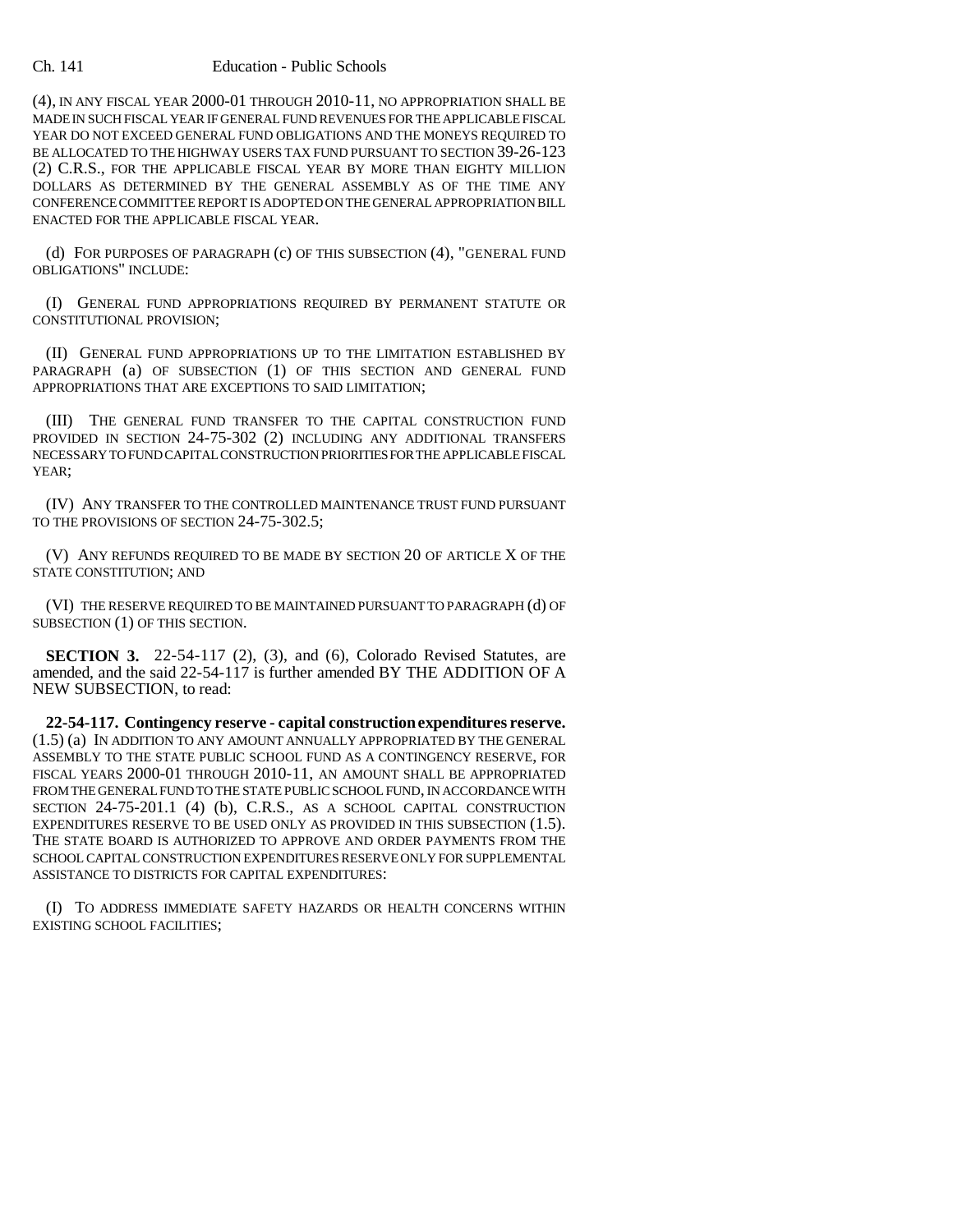(II) TO RELIEVE EXCESSIVE OPERATING COSTS CREATED BY INSUFFICIENT MAINTENANCE OR CONSTRUCTION SPENDING WHICH ARE CURRENTLY REQUIRED TO BE EXPENDED BY THE DISTRICT; OR

(III) TO RELIEVE BUILDING CONSTRUCTION CONDITIONS WHICH DETRACT FROM AN EFFECTIVE LEARNING ENVIRONMENT.

(b) FOR PURPOSES OF THIS SUBSECTION (1.5), "CAPITAL CONSTRUCTION EXPENDITURES" MEANS EXPENDITURES WHICH RESULT IN THE ACQUISITION OF FIXED ASSETS OR ADDITIONS TO FIXED ASSETS THAT WILL HAVE BENEFITS FOR MORE THAN ONE YEAR AND INCLUDES EXPENDITURES FOR THE IMPROVEMENT, REPAIR, REMODELING, ALTERATION, OR RENOVATION OF EXISTING SCHOOL FACILITIES OR THE PURCHASE OF NEW OR REPLACEMENT EQUIPMENT WITHIN EXISTING SCHOOL FACILITIES.

(c) THE STATE BOARD SHALL PROVIDE TECHNICAL CONSULTATION AND ADMINISTRATIVE SERVICES TO DISTRICTS TO EVALUATE THE NEED FOR CAPITAL CONSTRUCTION EXPENDITURES AND THE DISTRICTS' PLANS FOR EXPENDING ANY ASSISTANCE RECEIVED PURSUANT TO THIS SUBSECTION (1.5).

(2) Application by a district for supplemental assistance PURSUANT TO EITHER SUBSECTION  $(1)$  OR  $(1.5)$  OF THIS SECTION shall set forth fully the grounds upon which it relies for assistance and shall be sworn to under oath by the president and secretary of the district board of the district.

(3) The state board shall conduct such investigation as it deems proper, and, if it finds that an application should be approved, it shall determine the amount to be paid. In determining which districts receive payments pursuant to this section and the amount of such payments, the state board shall consider the amount of the supplemental assistance requested by the district as a percentage of the district's total program. By order upon the state treasurer, said board shall direct payment from the contingency reserve OR SCHOOL CAPITAL CONSTRUCTION EXPENDITURES RESERVE, WHICHEVER IS APPLICABLE, of such amount to the treasurer of the eligible district for credit to the general fund of the district.

(6) (a) Any unexpended balance in the contingency reserve at the end of each fiscal year shall revert to the state general fund.

(b) THE STATE TREASURER SHALL TRANSFER ANY MONEYS IN THE SCHOOL CAPITAL CONSTRUCTION EXPENDITURES RESERVE THAT REMAIN UNEXPENDED OR UNENCUMBERED ON MARCH 15 OF EACH FISCAL YEAR TO THE SCHOOL CONSTRUCTION AND RENOVATION FUND ESTABLISHED IN SECTION 22-43.7-103. THE STATE TREASURER SHALL NOTIFY THE JOINT BUDGET COMMITTEE OF ANY TRANSFER MADE PURSUANT TO THIS PARAGRAPH (b) NO LATER THAN MARCH 20 OF SAID FISCAL YEAR.

**SECTION 4.** 22-43.7-101 (2) and (3), Colorado Revised Statutes, are amended to read:

**22-43.7-101. Legislative declaration.** (2) The general assembly further finds and declares that the establishment of a program to provide matching grants FINANCIAL ASSISTANCE to school districts for capital construction projects would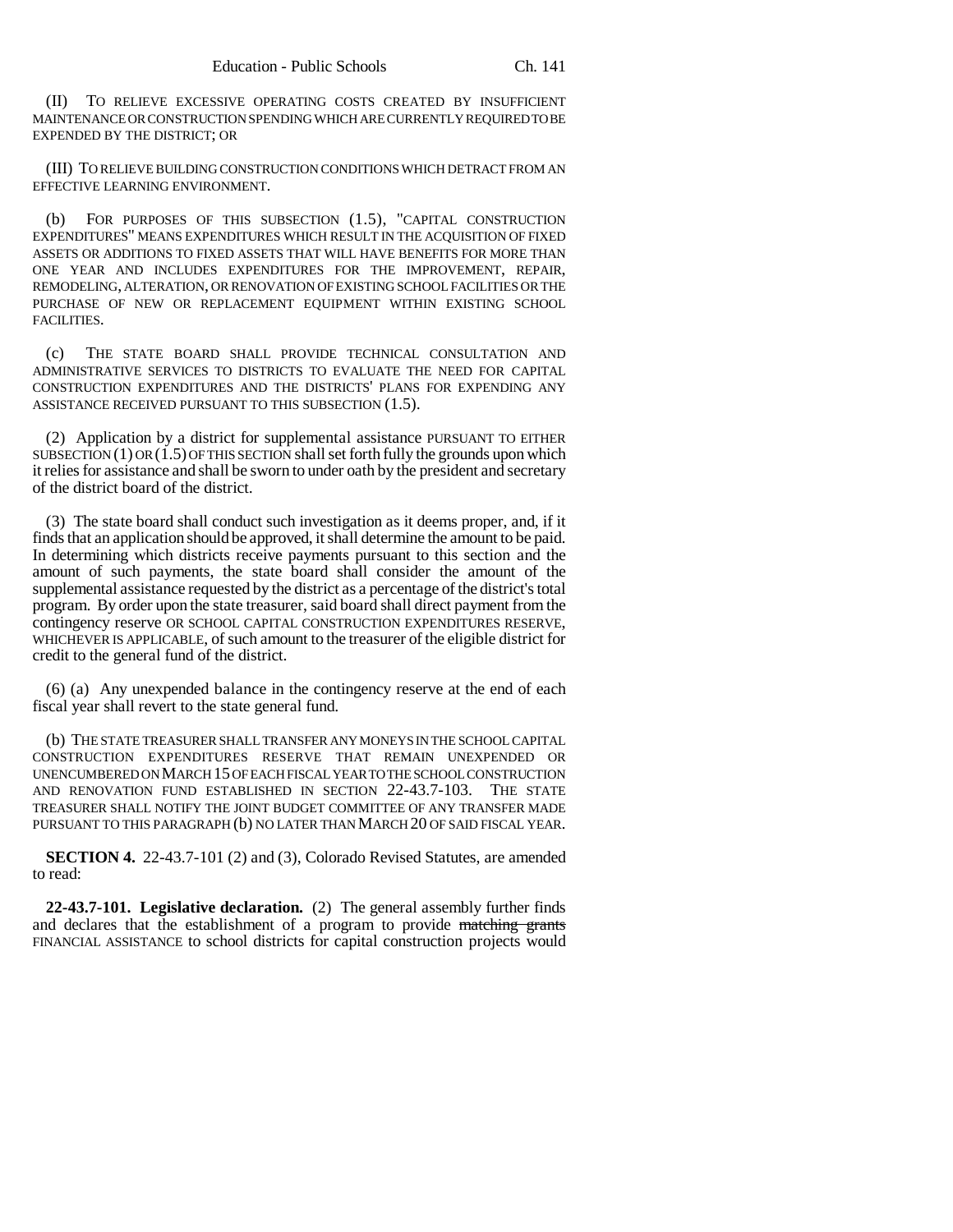assist the districts in meeting students' fundamental educational needs.

(3) It is the intent of the general assembly in enacting this article to establish a program that will provide matching funds GRANTS AND MAKE LOANS to school districts that desire to undertake capital construction projects and that have a need for financial assistance in order to undertake such construction projects. THIS PROGRAM SHALL BE IN ADDITION TO THE LOAN GUARANTEE PROGRAM ESTABLISHED BY SECTION 22-41-109 THAT USES THE PUBLIC SCHOOL FUND TO GUARANTEE PAYMENT OF PRINCIPAL AND INTEREST ON BONDS ISSUED BY SCHOOL DISTRICTS FOR CAPITAL CONSTRUCTION PROJECTS.

**SECTION 5.** 22-43.7-102 (2), Colorado Revised Statutes, is amended, and the said 22-43.7-102 is further amended BY THE ADDITION OF A NEW SUBSECTION, to read:

**22-43.7-102. Definitions.** As used in this article, unless the context otherwise requires:

(2) "CONSTRUCTION AND RENOVATION fund" means the school construction and renovation fund created pursuant to this article.

(2.7) "PERMANENT SCHOOL FUND" MEANS THE PUBLIC SCHOOL FUND CREATED BY SECTION 3 OF ARTICLE IX OF THE STATE CONSTITUTION.

**SECTION 6.** Article 43.7 of title 22, Colorado Revised Statutes, is amended BY THE ADDITION OF A NEW SECTION to read:

**22-43.7-103.5. Loans for qualified capital construction projects.** (1) AS AUTHORIZED UNDER THE PROVISIONS OF SECTION 3 OF ARTICLE IX OF THE STATE CONSTITUTION, THE STATE TREASURER MAY MAKE LOANS TO SCHOOL DISTRICTS FOR THE PURPOSE OF FUNDING QUALIFIED CAPITAL CONSTRUCTION PROJECTS. LOANS MADE PURSUANT TO THIS SECTION SHALL NOT BE SUBJECT TO THE PROVISIONS OF SECTION 24-36-113, C.R.S., THAT REQUIRE THE STATE TREASURER TO SECURE THE MAXIMUM RATE OF INTEREST ON INVESTMENTS OF STATE MONEYS. THE PROCEDURES FOR THE MAKING OF LOANS SHALL BE DETERMINED BY THE STATE TREASURER SUBJECT TO THE FOLLOWING:

(a) NO LOAN SHALL BE AUTHORIZED FOR ANY CAPITAL CONSTRUCTION PROJECT THAT HAS NOT BEEN EVALUATED BY THE STATE BOARD AND INCLUDED ON THE PRIORITIZED LIST PREPARED BY THE BOARD PURSUANT TO THIS ARTICLE.

(b) NO LOAN SHALL BE AUTHORIZED IN AN AMOUNT OTHER THAN THE AMOUNT DETERMINED BY THE BOARD UNLESS THE BOARD APPROVES THE CHANGE IN THE LOAN AMOUNT.

(c) NO LOAN SHALL BE AUTHORIZED UNLESS THE DEBT IS APPROVED BY THE VOTERS OF THE SCHOOL DISTRICT.

(d) NO LOAN SHALL BE AUTHORIZED UNLESS THE METHOD FOR REPAYMENT OF THE LOAN IS SPECIFIED IN THE APPLICATION. IF THE LOAN IS TO BE REPAID FROM A PROPERTY TAX MILL LEVY, SUCH LEVY MUST BE APPROVED AT THE SAME ELECTION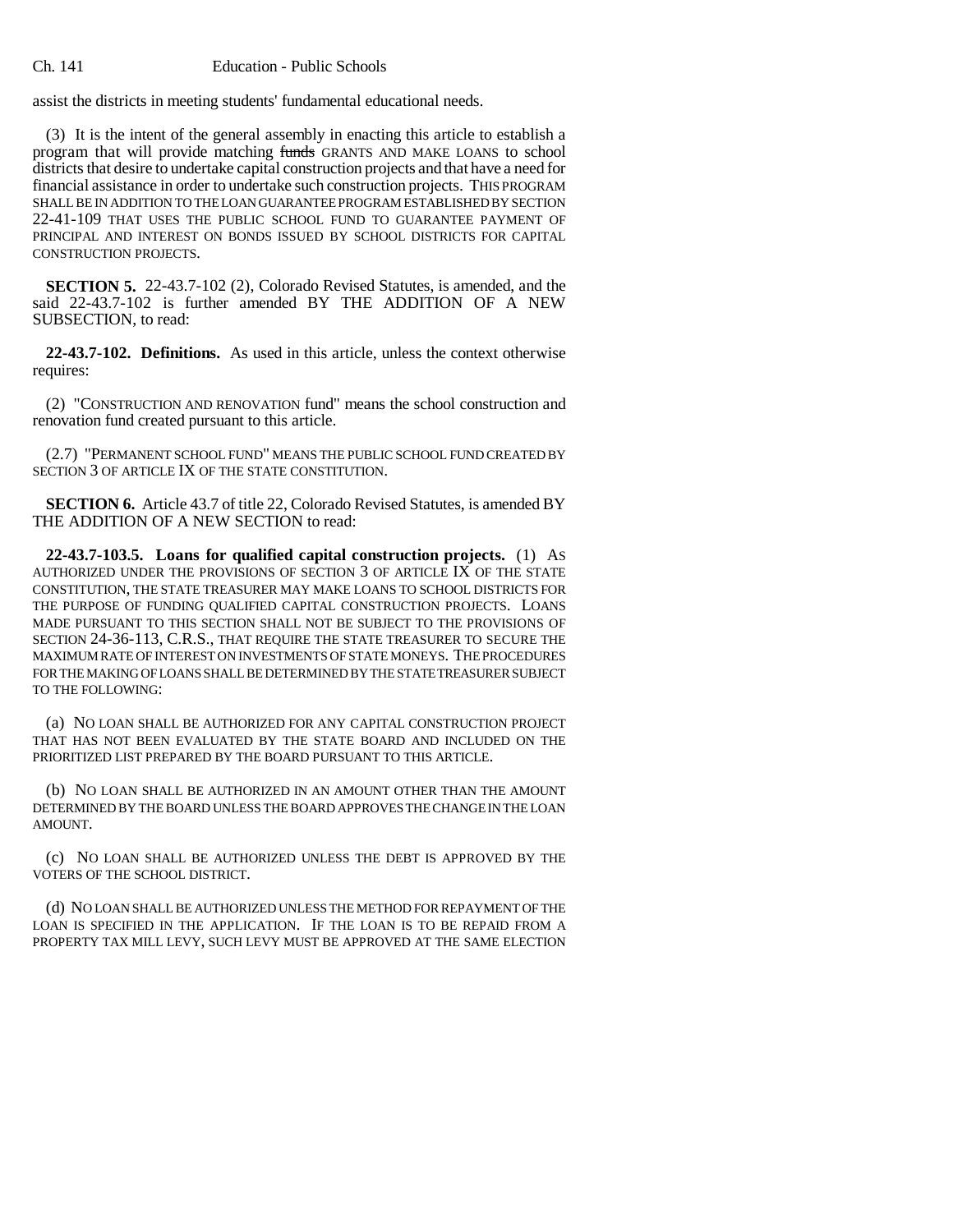THAT AUTHORIZED THE CREATION OF THE DEBT.

(2) THE STATE TREASURER SHALL DETERMINE THE AMOUNT OF THE PERMANENT SCHOOL FUND THAT MAY BE LOANED OUT PURSUANT TO THIS SECTION AND THE RATE OF INTEREST TO BE CHARGED ON LOANS. THE AVERAGE RATE OF INTEREST CHARGED ON LOANS MADE IN ANY CALENDAR YEAR MUST EQUAL OR EXCEED THE PERCENTAGE CHANGE IN THE CONSUMER PRICE INDEX DURING THE PREVIOUS CALENDAR YEAR AS DEFINED IN SECTION 24-75-201.1(4)(d),C.R.S.PAYMENTS OF THE PRINCIPAL OF AND INTEREST ON ALL LOANS SHALL BE RETURNED TO THE PERMANENT SCHOOL FUND.

(3) THE GENERAL ASSEMBLY SHALL APPROPRIATE MONEY FROM THE GENERAL FUND TO RESTORE MONEYS TO THE PERMANENT SCHOOL FUND, TOGETHER WITH INTEREST, THAT ARE LOST BY REASON OF THE FAILURE OF ANY SCHOOL DISTRICT TO REPAY A LOAN MADE PURSUANT TO THIS SECTION.

(4) ADMINISTRATIVE COSTS THAT WILL BE INCURRED BY THE SCHOOL DISTRICT RELATED TO THE LOAN MAY BE INCLUDED IN THE AMOUNT OF THE LOAN.

**SECTION 7.** 22-43.7-104, Colorado Revised Statutes, is amended to read:

**22-43.7-104. Eligible projects - criteria.** (1) Matching grants may be provided from the CONSTRUCTION AND RENOVATION fund AND LOANS MAY BE MADE FROM THE PERMANENT SCHOOL FUND pursuant to this article only for school district capital construction projects involving instructional facilities, including classrooms, libraries, physical plants, and associated administrative areas, or involving the incorporation of technology into the educational environment.

(2) Matching grants AND LOANS shall not be provided pursuant to this article for any portion of a school district capital construction project involving athletic, recreational, or other noninstructional facilities within the district, even if such facilities are located on a school site.

**SECTION 8.** 22-43.7-103, Colorado Revised Statutes, is amended to read:

**22-43.7-103. School construction and renovation fund - created - purpose transfer of excess state revenues.** (1) There is hereby established in the state treasury the school construction and renovation fund. The fund shall consist of the moneys transferred to the fund pursuant to section  $24-75-1102$  (1) (a), C.R.S., as enacted by House Bill 98-1256, enacted at the second regular session of the sixty-first general assembly ANY MONEYS APPROPRIATED FROM THE GENERAL FUND TO THE FUND IN ACCORDANCE WITH SECTION 24-75-201.1 (4) (b), C.R.S., ANY MONEYS TRANSFERRED TO THE FUND FROM THE SCHOOL CAPITAL CONSTRUCTION EXPENDITURES RESERVE IN ACCORDANCE WITH SECTION  $22-54-117(6)$  (b), and any other moneys as may be made available by the general assembly.

(2) Subject to appropriation by the general assembly, moneys in the CONSTRUCTION AND RENOVATION fund shall be used to provide matching grants to school districts that are undertaking qualified capital construction projects and for the expenses incurred by the state board in administering this article. THE STATE BOARD SHALL DETERMINE THE PROPORTION OF THE STATE AND LOCAL FUNDS TO BE USED TO FINANCE THE QUALIFIED CAPITAL CONSTRUCTION PROJECT AND THE AMOUNT OF EACH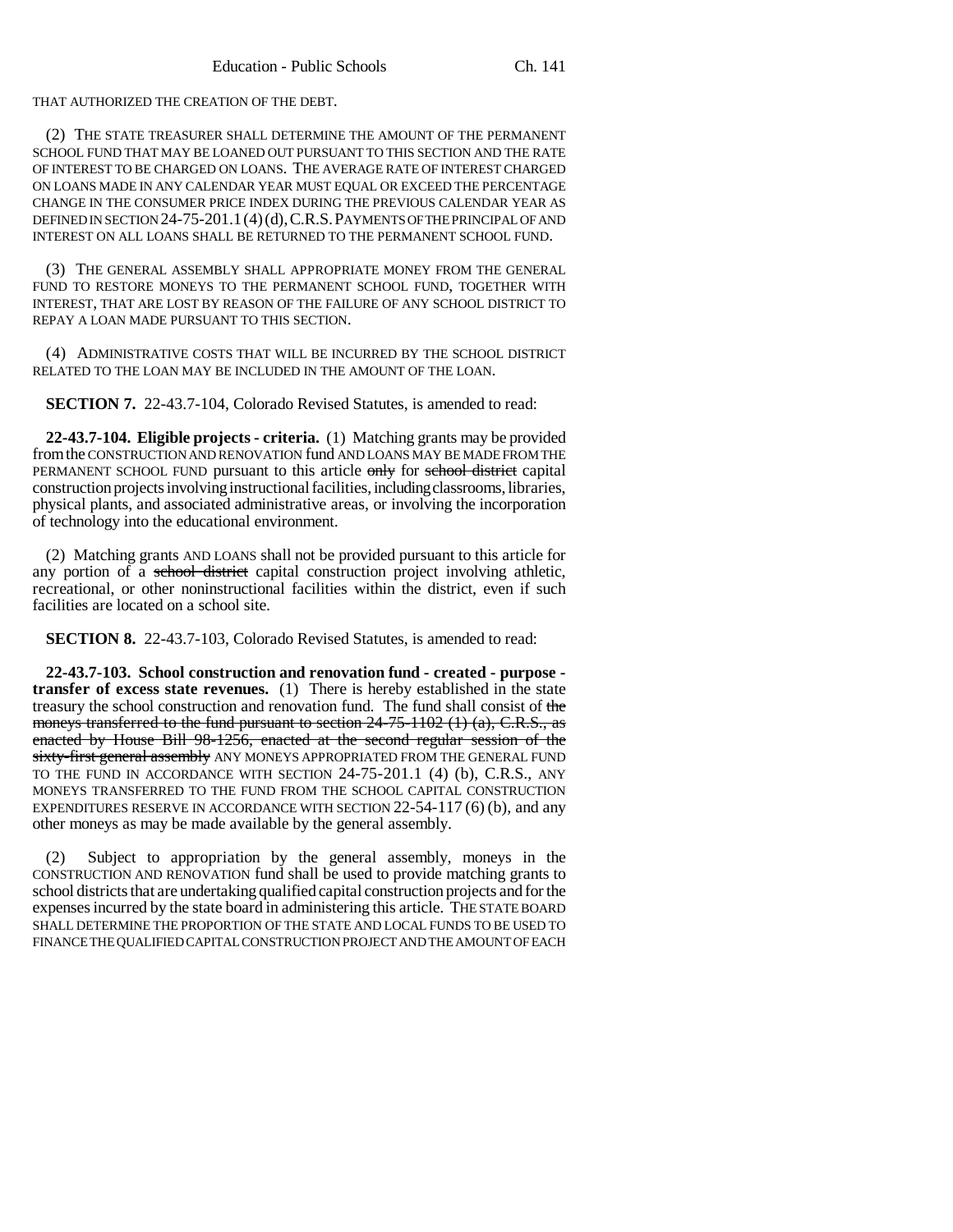GRANT USING THE CRITERIA ESTABLISHED PURSUANT TO SECTION 22-43.7-106.

(3) Matching grants from the CONSTRUCTION AND RENOVATION fund shall not be authorized for any school district IF THE capital construction project that has not been evaluated by the state board and included on the prioritized list prepared by the state board pursuant to this article.

(4) All interest derived from the deposit and investment of moneys in the CONSTRUCTION AND RENOVATION fund shall be credited to the fund. Any moneys not appropriated shall remain in the CONSTRUCTION AND RENOVATION fund and shall not be transferred or revert to the general fund of the state at the end of any fiscal year.

**SECTION 9.** 22-43.7-105, Colorado Revised Statutes, is amended to read:

**22-43.7-105. Financial assistance application requirements - evaluation criteria - oversight board - duties.** (1) Applications for matching grants from the fund FINANCIAL ASSISTANCE FOR CAPITAL CONSTRUCTION PROJECTS shall be submitted to the state board no later than July 1 of each year for the following fiscal year. Individual schools may apply for matching grants through the school district in which the schools are located and the school district may, in turn, apply to the state board for such grants pursuant to this section.

(2) The state board or its designees shall evaluate such applications based on the factors set forth in this section and such other factors as the state board may establish by rule. Such rules shall be promulgated in accordance with article 4 of title 24, C.R.S. THE STATE BOARD MAY REQUEST ANY DEPARTMENT, AGENCY, OR INSTITUTION OF STATE GOVERNMENT WITH EXPERTISE OR EXPERIENCE IN CONSTRUCTION MANAGEMENT TO PROVIDE ASSISTANCE TO THE BOARD WITH REGARD TO THE EVALUATION OF APPLICATIONS FOR GRANTS AND LOANS PURSUANT TO SECTION 22-43.7-105 (2).

(3) It is the intent of the general assembly that school districts give consideration to the needs of both traditional public schools and charter schools established pursuant to article 30.5 of this title when submitting applications for matching grants OR LOANS pursuant to this section.

(4) All applications submitted to the state board shall be in a form prescribed by the state board and shall include:

(a) A description of the scope and nature of the capital construction project;

(b) A description of the architectural, functional, and construction standards that are to be applied to the facility that is the subject of the capital construction project;

(b.5) THE ESTIMATED AMOUNT OF FINANCIAL ASSISTANCE NEEDED FOR THE CAPITAL CONSTRUCTION PROJECT;

(c) The form and amount of financial effort that will be provided by the school district for the capital construction project;

(c.5) A DEMONSTRATION OF THE DISTRICT'S ABILITY AND WILLINGNESS TO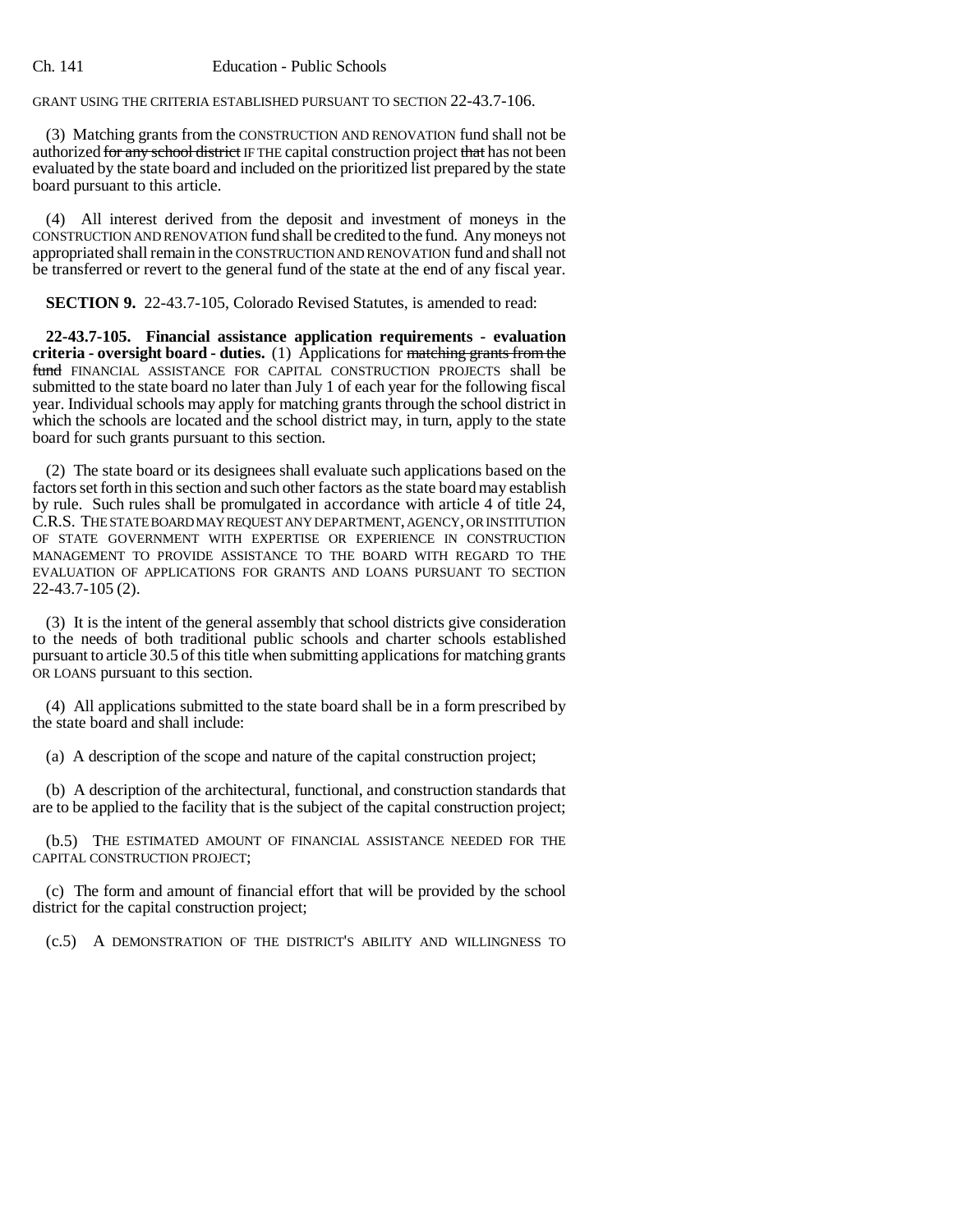MAINTAIN ANY NEW CAPITAL CONSTRUCTION PROJECT FUNDED PURSUANT TO THIS ARTICLE;

(d) Whether an election is required before the district can proceed with the capital construction project and, if so, THE VOTERS OF THE SCHOOL DISTRICT HAVE ALREADY APPROVED THE INCURRING OF DEBT IN THE CASE OF A LOAN OR, IF THE ELECTION HAS NOT ALREADY BEEN HELD, the anticipated date of the election; and

(e) Such other information the state board may require for the evaluation of the capital construction project.

(5) Applications that describe capital construction projects deemed eligible by the state board for matching grants FINANCIAL ASSISTANCE shall be prioritized based on the following criteria, in descending order of importance:

(a) Capital construction projects that will address immediate safety hazards or health concerns at existing school facilities, considering the age of the facilities and any previous renovation work or controlled maintenance that has been performed at the facilities IN A SCHOOL DISTRICT THAT HAS A LOWER RELATIVE WEALTH COMPARED TO OTHER SCHOOL DISTRICTS IN THE STATE BASED ON THE PER PUPIL ASSESSED VALUATION WITHIN THE DISTRICT;

(a.5) CAPITAL CONSTRUCTION PROJECTS IN A SCHOOL DISTRICT THAT HAS REACHED NINETY PERCENT OR MORE OF ITS LIMIT ON BONDED INDEBTEDNESS UNDER SECTION 22-42-104;

(b) Capital construction projects in a school district that has a lower relative wealth compared to other school districts in the state based on the per pupil assessed valuation within the district and the amount of state aid to which the school district is entitled relative to the district's total program, as defined in section 22-54-103 (6) THAT WILL ADDRESS SAFETY HAZARDS OR HEALTH CONCERNS AT EXISTING SCHOOL FACILITIES, CONSIDERING THE AGE OF THE FACILITIES AND ANY PREVIOUS RENOVATION WORK OR CONTROLLED MAINTENANCE THAT HAS BEEN PERFORMED AT THE FACILITIES IF SUCH PROJECTS COULD NOT QUALIFY FOR FUNDING OR WERE NOT APPROVED FOR FUNDING FROM THE SCHOOL CAPITAL CONSTRUCTION EXPENDITURES RESERVE PURSUANT TO SECTION 22-54-117 (1.5);

(c) Capital construction projects that will address enrollment growth issues within a school district, considering the amount of enrollment growth in the school district and other steps taken by the school district to address enrollment growth concerns;

(d) Capital construction projects in a school district that has previously demonstrated consistent efforts to allocate moneys to the district's capital reserve fund in excess of the minimum amounts required pursuant to section 22-54-105 (2);

(e) Capital construction projects that are designed to incorporate technology into the educational environment;

(f) All other capital construction projects.

(6) From the applications submitted FOR FINANCIAL ASSISTANCE for the next fiscal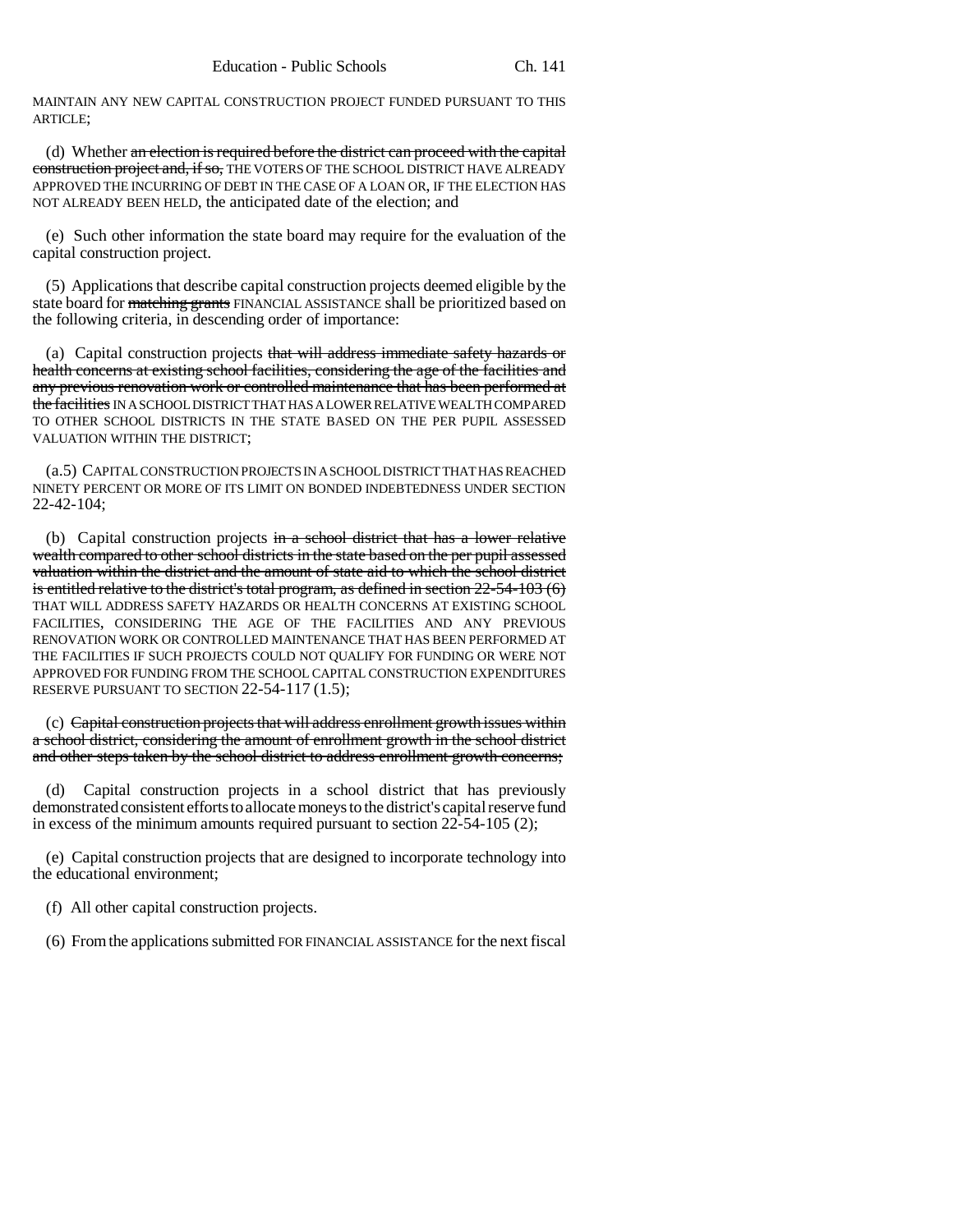year, the state board shall prepare a prioritized list of eligible capital construction projects. and THE STATE BOARD SHALL THEN DETERMINE THE TYPE AND AMOUNT OF FINANCIAL ASSISTANCE TO BE PROVIDED FOR EACH ELIGIBLE CAPITAL CONSTRUCTION PROJECT BASED UPON INFORMATION PROVIDED BY THE SCHOOL DISTRICT IN THE APPLICATION. THE STATE BOARD shall submit such A list OF SCHOOL DISTRICTS RECOMMENDED TO RECEIVE MATCHING GRANTS FOR CAPITAL CONSTRUCTION PROJECTS, ALONG WITH THE AMOUNT OF EACH GRANT AND THE AMOUNT OF THE SCHOOL DISTRICT MATCH, to the joint budget committee of the general assembly no later than December 1 of each year for consideration for inclusion in the general appropriations bill CAPITAL DEVELOPMENT COMMITTEE OF THE GENERAL ASSEMBLY NO LATER THAN OCTOBER 1 OF EACH CALENDAR YEAR. Said list shall also be submitted to the education committees of the senate and the house of representatives, no later than December 1 of that year THE GOVERNOR, THE PRESIDENT OF THE SENATE, AND THE SPEAKER OF THE HOUSE OF REPRESENTATIVES. The joint budget CAPITAL DEVELOPMENT committee shall determine the number of capital construction projects on the list that may receive matching grants from moneys available in the CONSTRUCTION AND RENOVATION fund. Only capital construction projects on the prioritized list may receive matching grants from the CONSTRUCTION AND RENOVATION fund, and the capital construction projects shall be funded in the priority determined by the state board. THE CAPITAL DEVELOPMENT COMMITTEE SHALL SUBMIT THE LIST OF PROJECTS TO RECEIVE MATCHING FUNDS TO THE JOINT BUDGET COMMITTEE FOR THE PURPOSE OF MAKING THE APPROPRIATION IN THE GENERAL APPROPRIATION BILL TO THE DEPARTMENT OF EDUCATION FROM THE CONSTRUCTION AND RENOVATION FUND FOR THE NEXT FISCAL YEAR. THE JOINT BUDGET COMMITTEE MAY INCREASE THE APPROPRIATION, AND THE NUMBER OF PROJECTS TO BE FUNDED, IF ADDITIONAL MONEYS ARE MADE AVAILABLE FROM MONEYS TRANSFERRED FROM THE SCHOOL CAPITAL CONSTRUCTION EXPENDITURES RESERVE IN ACCORDANCE WITH SECTION 22-54-117 (6) (b). A PRIORITIZED LIST SHOWING SCHOOL DISTRICTS THAT WILL BE LOANED MONEY FROM THE PERMANENT SCHOOL FUND, ALONG WITH THE AMOUNT OF EACH LOAN, SHALL BE PROVIDED TO THE GOVERNOR, THE PRESIDENT OF THE SENATE, THE SPEAKER OF THE HOUSE OF REPRESENTATIVES, AND THE JOINT BUDGET COMMITTEE.

(7) The state board is authorized to promulgate rules for the administration of this article. Such rules shall be promulgated in accordance with article 4 of title 24, C.R.S.

**SECTION 10.** 22-43.7-106, Colorado Revised Statutes, is amended to read:

**22-43.7-106. Amount of matching grant or loan.** (1) THE STATE BOARD SHALL DETERMINE THE PROPORTION OF THE STATE AND LOCAL FUNDS TO BE USED TO FINANCE THE QUALIFIED CAPITAL CONSTRUCTION PROJECT. The state board shall develop criteria to determine the amount of each MATCHING grant awarded AND EACH LOAN MADE pursuant to this article. Such criteria shall include but shall not be limited to:

(a) The school district's ranking on assessed value per pupil, including whether the school district ranks below the state average;

(b) The school district's mill levy and debt capacity;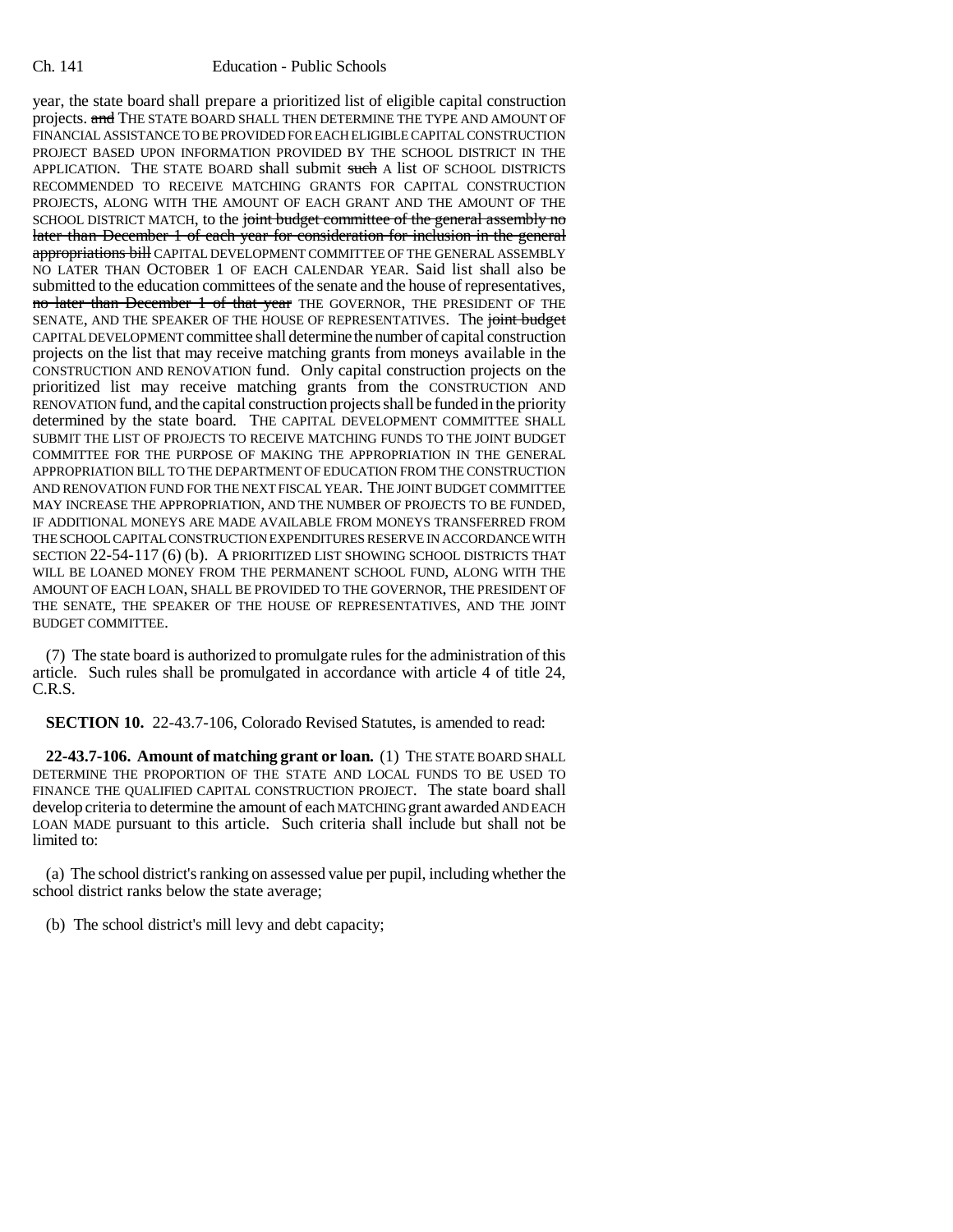#### (c) The percentage of at-risk pupils in the school district;

(d) The effort of the school district to submit bond questions to voters in the district and to support the passage of such questions during the last ten years; AND

(e) The age and condition of buildings to be remodeled or rebuilt; and

(f) Other criteria as deemed necessary by the state board.

**SECTION 11.** 2-3-1304 (1) (b), Colorado Revised Statutes, is amended, and the said 2-3-1304 (1) is further amended BY THE ADDITION OF A NEW PARAGRAPH, to read:

**2-3-1304. Powers and duties of capital development committee.** (1) The capital development committee shall have the following powers and duties:

(a.6) FOR FISCAL YEAR 2001-02 AND EACH FISCAL YEAR THEREAFTER, TO REVIEW THE LIST SUBMITTED BY THE STATE BOARD OF EDUCATION OF SCHOOL DISTRICTS RECOMMENDED TO RECEIVE MATCHING GRANTS FOR CAPITAL CONSTRUCTION PROJECTS FROM THE SCHOOL CONSTRUCTION AND RENOVATION FUND PURSUANT TO SECTION 22-43.7-105 (6), C.R.S. THE CAPITAL DEVELOPMENT COMMITTEE SHALL DETERMINE THE NUMBER OF PROJECTS ON THE LIST THAT MAY BE FUNDED FROM MONEYS AVAILABLE IN THE SCHOOL CONSTRUCTION AND RENOVATION FUND. ONLY CAPITAL PROJECTS ON THE PRIORITIZED LIST MAY RECEIVE MATCHING GRANTS FROM THE FUND, AND THE PROJECTS MUST BE FUNDED IN THE PRIORITY DETERMINED BY THE STATE BOARD OF EDUCATION.

(b) To hold such hearings as may be necessary to consider reports from each department, institution, or agency itself with respect to any such capital construction, controlled maintenance, or acquisition of capital assets AND TO CONSIDER THE LIST SUBMITTED BY THE STATE BOARD OF EDUCATION OF SCHOOL DISTRICTS RECOMMENDED TO RECEIVE MATCHING GRANTS FOR CAPITAL CONSTRUCTION PROJECTS FROM THE SCHOOL CONSTRUCTION AND RENOVATION FUND PURSUANT TO SECTION 22-43.7-105 (6), C.R.S.

**SECTION 12. Appropriation.** In addition to any other appropriation, for the fiscal year beginning July 1, 2000, there is hereby appropriated, out of any moneys in the general fund not otherwise appropriated, to the state public school fund for allocation to the school capital construction expenditures reserve created in section 22-54-117, Colorado Revised Statutes, the sum of five million dollars (\$5,000,000), and such sum, or so much thereof as may be necessary, is further appropriated to the department of education for the implementation of section 22-54-117, Colorado Revised Statutes. Said amount is exempt from the statutory limitation on state general fund appropriations pursuant to section  $24-75-201.1$  (1) (a) (III) (B), Colorado Revised Statutes.

**SECTION 13. Effective date.** This act shall take effect July 1, 2000; except that section 2 of this act enacting section 24-75-201.1 (4), Colorado Revised Statutes, to provide for the appropriation of general fund moneys to provide assistance for school capital construction needs, section 3 of this act amending section 22-54-117, Colorado Revised Statutes, to establish the school capital construction expenditures